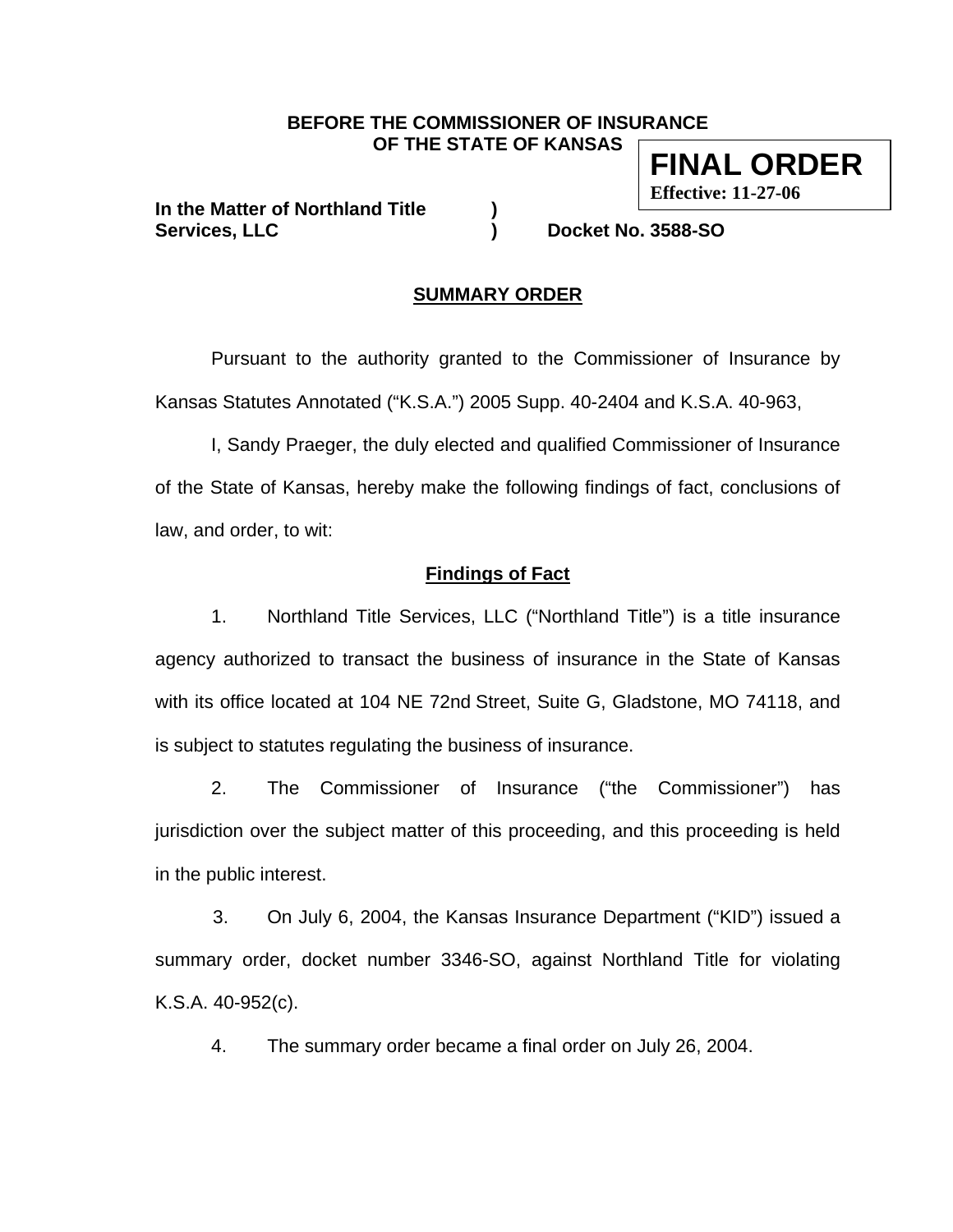5. In June, 2006, the Office of the Kansas State Bank Commissioner notified KID that its office fined Northland Title \$5,000 for violating Kansas Statutes Annotated ("K.S.A.") 9-2211(b)(1), K.S.A. 9-2211(b)(2), and K.S.A. 9-2212(f).

6. On or about August 1, 2006, KID contacted Northland Title and

inquired about any controlled business arrangements between Victory Mortgage.

7. On August 1, 2006, Northland Title advice KID that 53.9 percent of its

closed title orders originated from controlled business for the year 2005.

## **Conclusions of Law**

1. K.S.A. 40-2,125(a)(1) provides, in relevant part:

If the commissioner determines after notice and opportunity for a hearing that any person engaged or is engaging in any act or practice constituting a violation of any provision of Kansas insurance statutes or any rule and regulation or order thereunder, the commissioner may in the exercise of discretion, order… payment of a monetary penalty of not more than \$1,000 for each and every act or violation, unless the person knew or reasonably should have known such person was in violation of the Kansas insurance statutes or any rule and regulation or order thereunder, in which case the penalty shall be not more than \$2,000 for each and every violation.

2. K.S.A. 2005 Supp. 40-2404(9)(h) provides, in relevant part:

Within 90 days following the end of each business year, as established by the title insurer or title agent, each title insurer or title agent shall file with the department of insurance and any title insurer with which the title agent maintains an underwriting agreement, a report executed by the title insurer's or title agent's chief executive officer or designee, under penalty of perjury, stating the percent of closed title orders originating from controlled business. The failure of a title insurer or title agent to comply with the requirements of this section, at the discretion of the commissioner, shall be grounds for the suspension or revocation of a license or other disciplinary action, with the commissioner able to mitigate any such disciplinary action if the title insurer or title agent is found to be in substantial compliance with competitive behavior as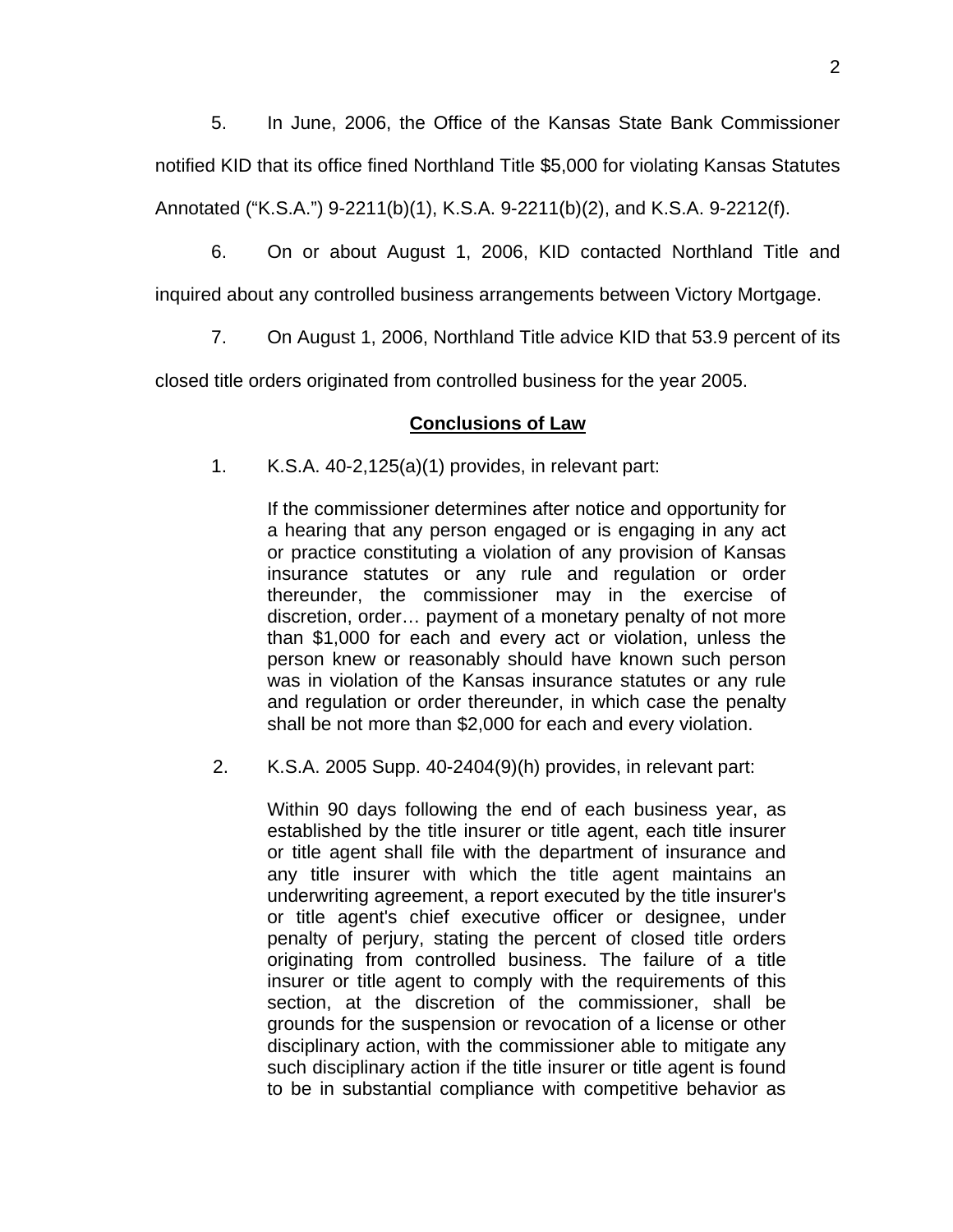defined by federal housing and urban development statement of policy 1996-2.

3. K.S.A. 40-2407(a) provides, in relevant part:

If, after such hearing, the commissioner shall determine that the person charged has engaged in an unfair method of competition or an unfair or deceptive act or practice, the commissioner shall render an order requiring such person to cease and desist from engaging in such method of competition, act or practice and if the act or practice is a violation of K.S.A. 40-2404 and amendments thereto, the commissioner may in the exercise of discretion order any one or more of the following:

 (1). Payment of a monetary penalty of not more than \$1,000 for each and every act or violation, but not to exceed an aggregate penalty of \$10,000, unless the person knew or reasonably should have known such person was in violation of this act, in which case the penalty shall be not more than \$5,000 for each and every act or violation, but not to exceed an aggregate of \$50,000 in any six-month period;

4. Based on the information contained in paragraphs three (3) through

seven (7) above, it appears that Northland Title Services, LLC. failed to file with the commissioner a report stating the percent of closed title orders originating from controlled business within 90 days following the end of each business year in violation of K.S.A. 40-2404(9)(h).

# **IT IS THEREFORE, BY THE COMMISSIONER OF INSURANCE,**

## **ORDERED THAT:**

Northland Title Services, LLC shall remit to the Kansas Insurance Department an administrative penalty in the sum of five thousand dollars (\$5,000) for violating K.S.A. 40-2404(9)(h).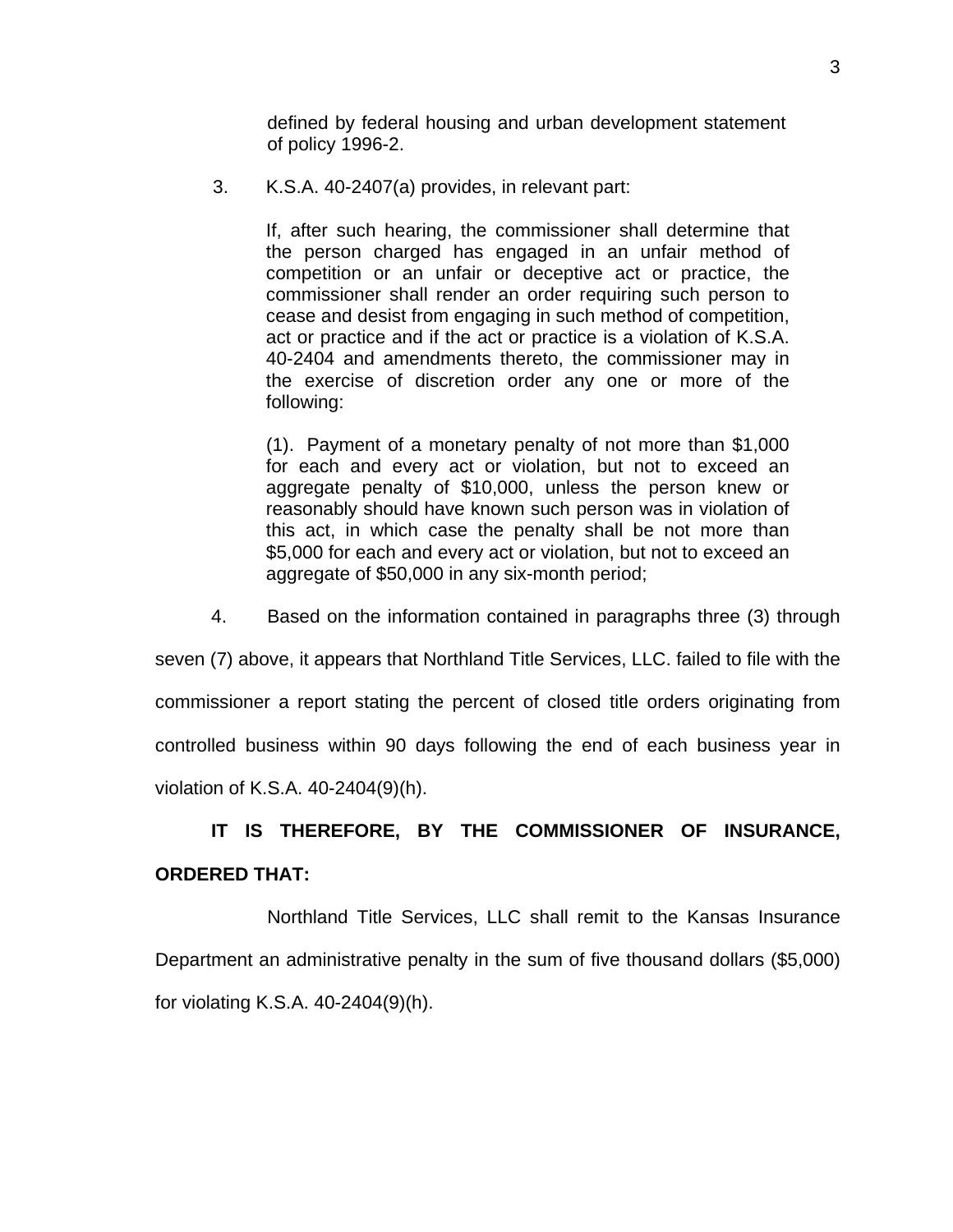### **Notice of Right to Hearing or Appeal**

You are entitled to a hearing pursuant to K.S.A. § 77-537, the Kansas Administrative Procedure Act. If you desire a hearing, you must file a written request for a hearing with:

> John W. Campbell, General Counsel Kansas Insurance Department 420 S.W. 9th Street Topeka, Kansas 66612.

This request must be filed within fifteen (15) days from the date of service of this Order. If you request a hearing, the Kansas Insurance Department will notify you of the time and place of the hearing and information on the procedures, right of representation, and other rights of parties relating to the conduct of the hearing, before commencement of same.

If a hearing is not requested in the time and manner stated above, this Order shall become effective as a Final Order upon the expiration of time for requesting a hearing, pursuant to K.S.A. § 77-613. In the event that you file a petition for judicial review, pursuant to K.S.A. § 77-613(e), the agency officer to be served on behalf of the Kansas Insurance Department is:

> John W. Campbell, General Counsel Kansas Insurance Department 420 S.W. 9th Street Topeka, Kansas 66612.